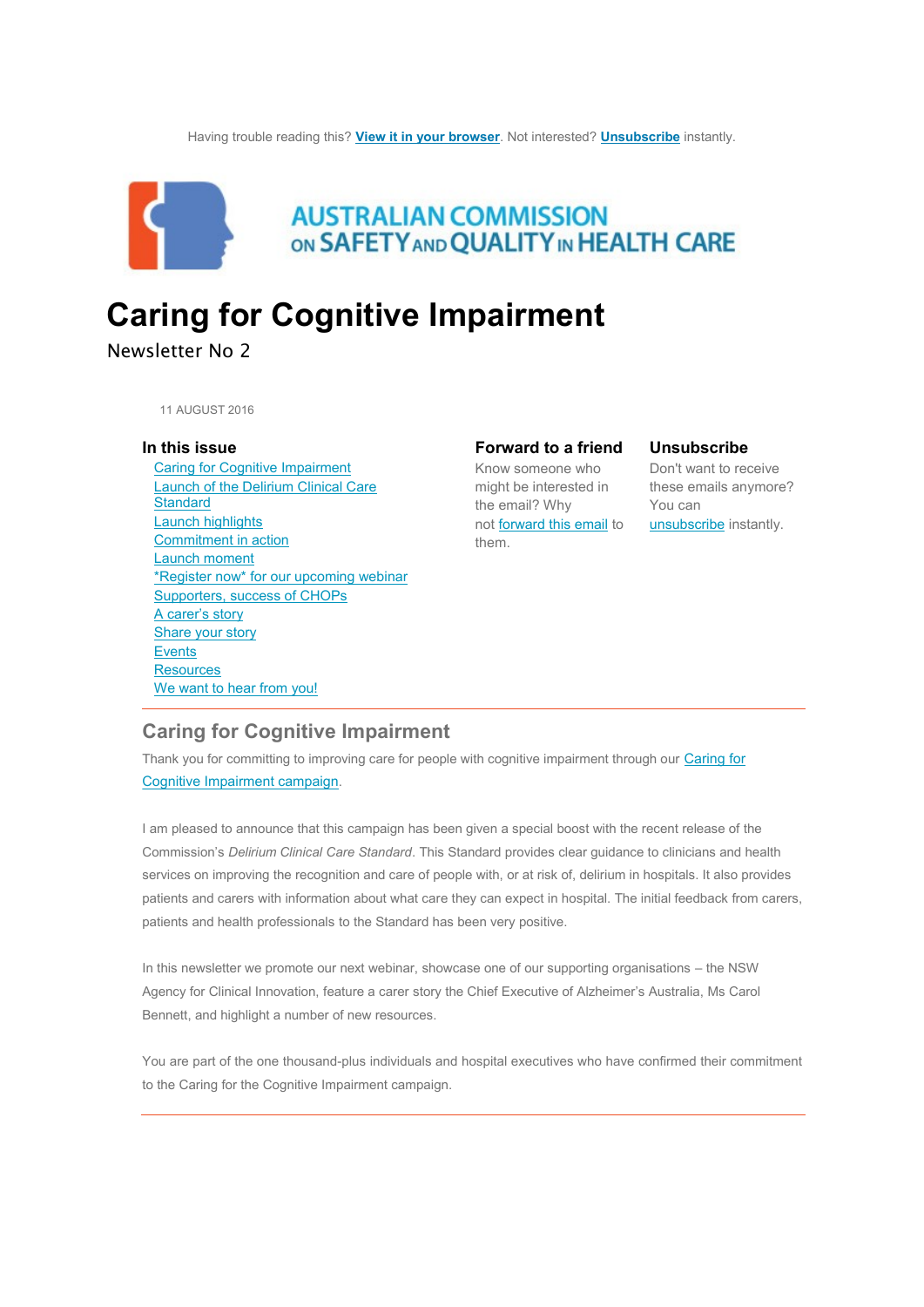Supporting organisations also continue to grow, with almost 30 organisations pledging their commitment to date.

Please share your commitment, join the conversation and encourage others to commit to the Caring for Cognitive Impairment campaign. Together we can raise awareness and share solutions to improve the care and treatment of those experiencing cognitive impairment.

Regards, **Adjunct Professor Debora Picone AM**

*[Back to top](https://safetyandquality.createsend.com/campaigns/content/template/fd9e556d37b7f6fe#top)*

# **Launch of the Delirium Clinical Care Standard**

The *[Delirium Clinical Care Standar](http://safetyandquality.cmail20.com/t/j-l-kiitdyy-zthlitdhh-h/)[d](http://safetyandquality.cmail20.com/t/j-l-kiitdyy-zthlitdhh-h/)* was launched last month as part of a special event during the Australasian Delirium Association's 3rd biennial conference, which attracted experts in delirium from across Australia, New Zealand and Canada – to name a few.

Welcoming over 200 guests to the launch, the Commission's Board Chair, Professor Villis Marshall AC said: *"The Delirium Clinical Care Standard is an important national approach for improving care for people with, or at risk of, delirium in hospitals. The Standard promotes early detection and treatment of delirium, as well as preventative measures for those at risk of developing delirium while they are in hospital."*

The *Delirium Clinical Care Standard* has been included in the draft version 2 of the Commission's National Safety and Quality Health Service Standards. Videos of the launch will soon be available on the Co[mmission's](http://safetyandquality.cmail20.com/t/j-l-kiitdyy-zthlitdhh-p/)  [YouTube](http://safetyandquality.cmail20.com/t/j-l-kiitdyy-zthlitdhh-p/) channel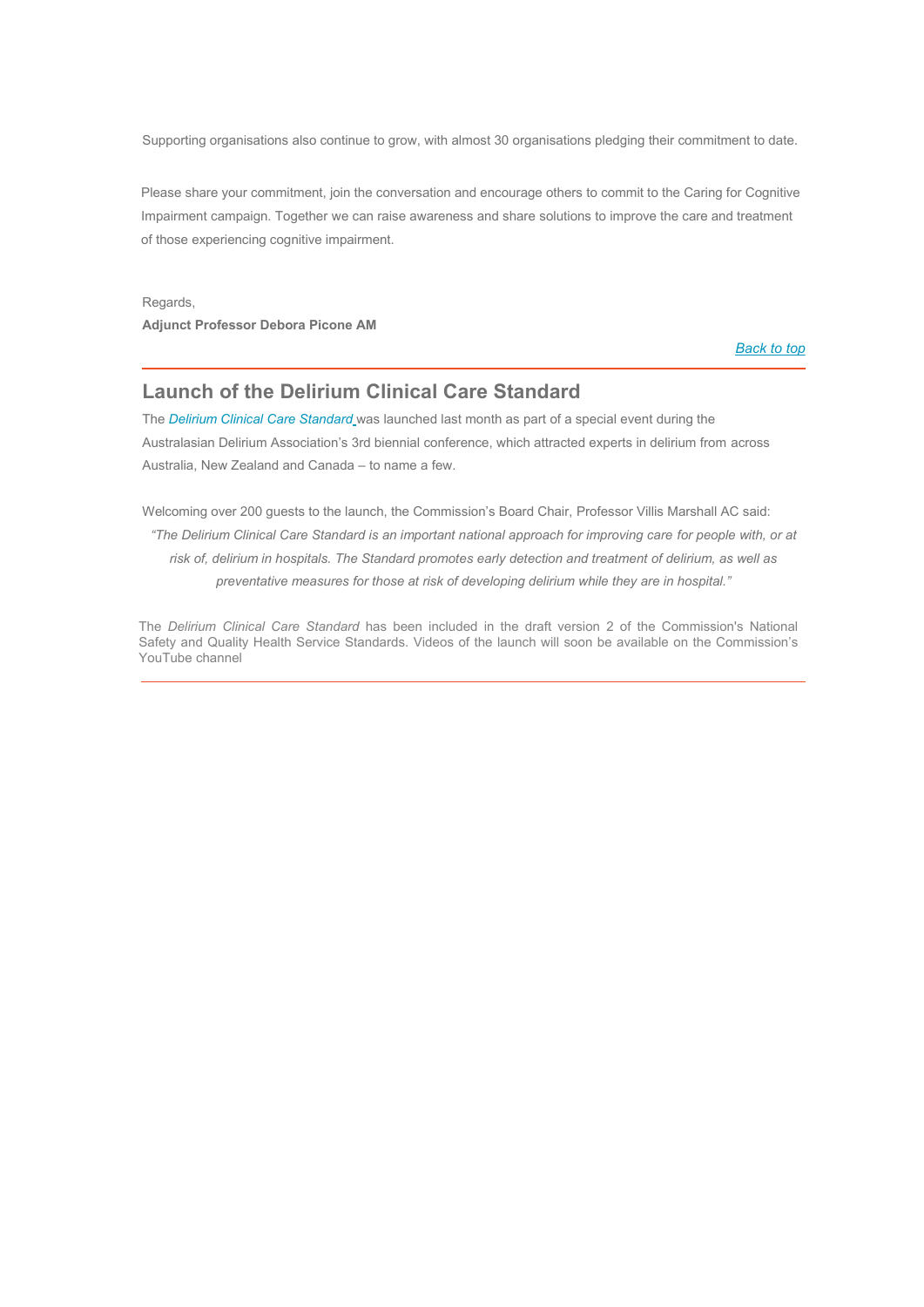

Highlights of the launch included speeches that emphasized the importance of early recognition of patients at risk of delirium and a personal story of younger-onset dementia and episodes of delirium.

Image, left to right: Dr Carolyn Hullick, Ms Joan Jackman, Mr Abel MacDonald, Associate Professor Gideon Caplan, Ms Sophie Scott, Professor Villis Marshall AC and Ms Meredith Page at the *Delirium Clinical Care Standard* launch.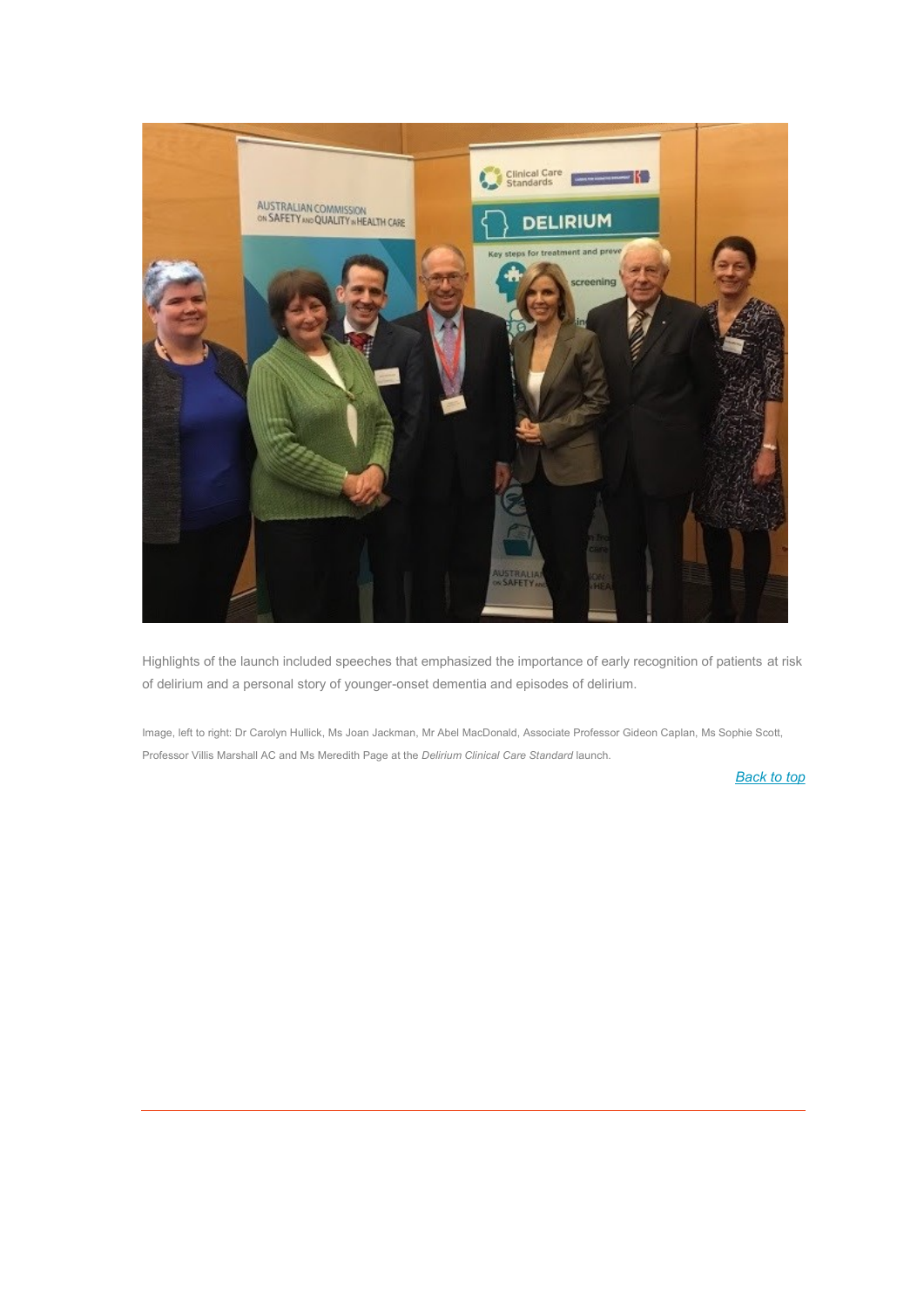# **Launch highlights**



Professor Rakesh Arora shares his support at the launch: *"The Delirium Clinical Care Standard work presented here today is incredibly important and will serve patients immensely."*

Professor Rakesh Arora is a cardiothoracic surgeon based in Winnipeg, Canada. He is a previous president of the American Delirium Society.

#### *[Back to top](https://safetyandquality.createsend.com/campaigns/content/template/fd9e556d37b7f6fe#top)*

# **Commitment in action**



ABC's Medical Reporter and launch MC, Ms Sophie Scott, take a moment at the launch to commit to the Caring for Cognitive Impairment campaign, alongside Commission staff member Ms Amee Maroney.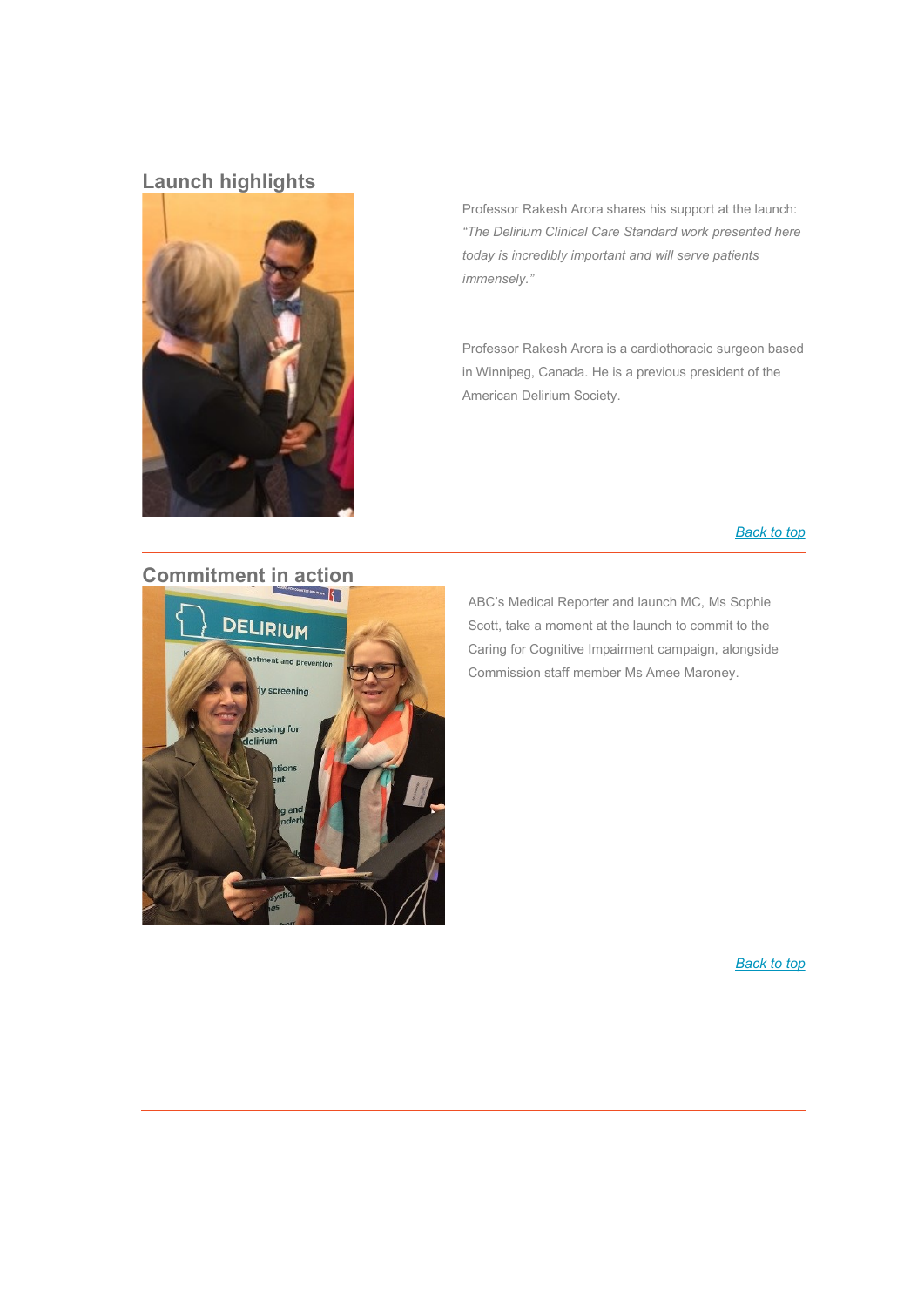

Associate Professor Gideon Caplan, Chair of the Commission's *Delirium Clinical Care Standard* working group, and Ms Sophie Scott present the new *Delirium Clinical Care Standard* to a full room.

#### *[Back to top](https://safetyandquality.createsend.com/campaigns/content/template/fd9e556d37b7f6fe#top)*

# **\*Register now,\* new webinar, 30 August 2016**

Signing up to the campaign means you get advance notifications of webinars relating to Caring for Cognitive Impairment. Our first webinar, [All about Caring for Cognitive Impairment](http://cognitivecare.gov.au/webinars/), was held in May, and can now be viewed from our website.

Our second webinar, **Getting started: Lessons from the field** will focus on the process of improving the care of people with cognitive impairment in hospital. If you are just getting started, or would like to build on your current approach, join us to find out tips from others about caring for cognitive impairment.

**Getting started: Lessons from the field Date:** 30 August 2016 **Time:** 3pm to 4pm (AEST) **Venue:** Webinar will be broadcast across Australia

#### **Presenters:**

Mr Fred Graham, CNC Dementia and Delirium, Princess Alexandra Hospital, Brisbane Ms Sharon Strahand, CNC Aged Care, Hornsby Ku-ring-gai Hospital, Sydney Associate Professor Mark Yates, Dementia Care in Hospitals Program (DCHP), Ballarat

#### **Facilitator:**

Ms Anne Cumming, Principal Advisor, Cognitive Impairment, Australian Commission on Safety and Quality in Health Care

**Register** [here.](https://attendee.gotowebinar.com/register/5672714016065473794)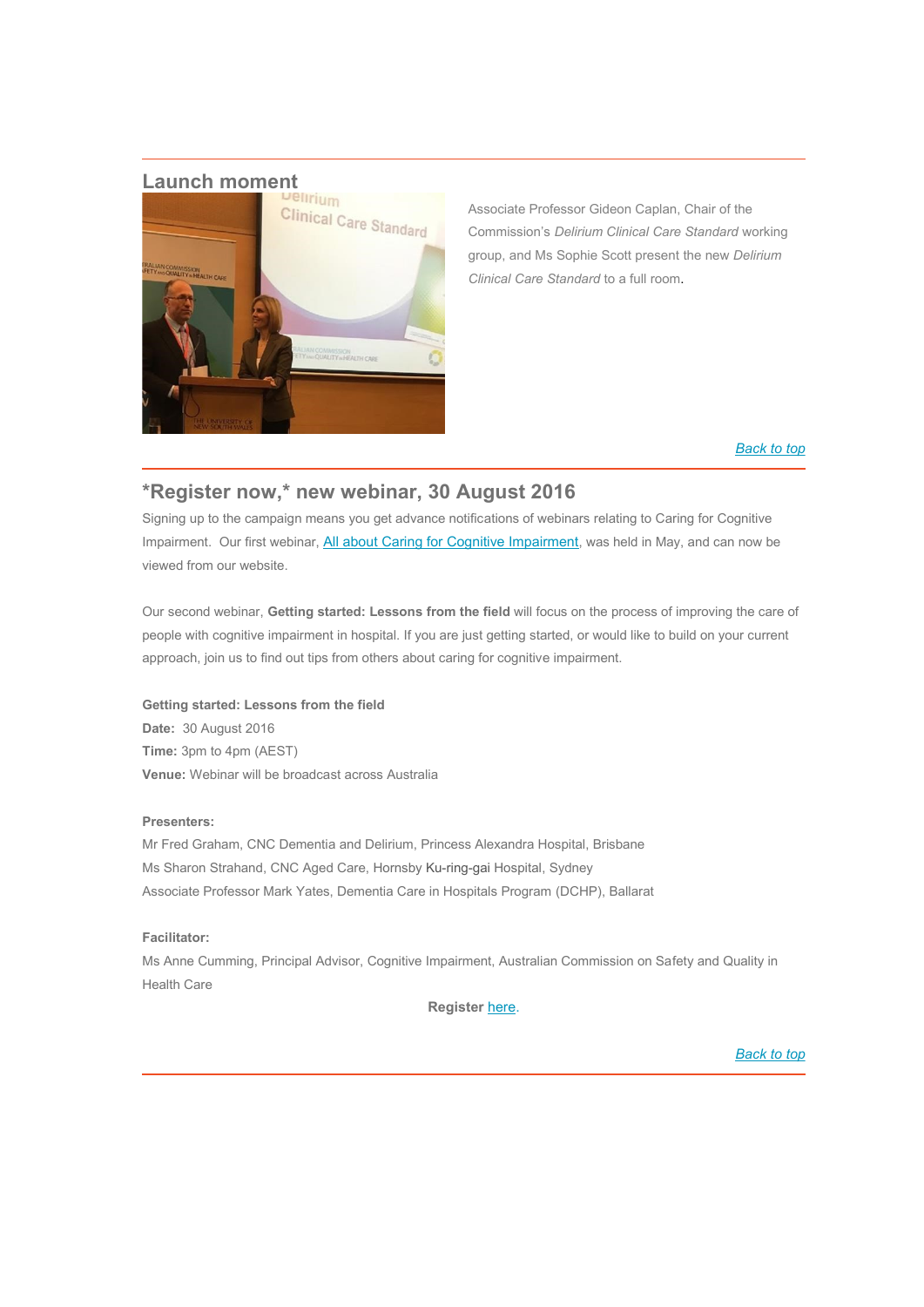# **Supporters, success of CHOPs**

In every newsletter, we showcase a supporting organisation and the work they are doing to support our Caring for Cognitive Impairment campaign.

The NSW Agency for Clinical Innovation (ACI) works with clinicians, consumers and managers to design and promote better healthcare for NSW. In collaboration with the National Health Medical Research Council Cognitive Decline Partnership Centre, the ACI has supported 13 hospitals to implement the Care of Confused Hospitalised [Older Persons](http://www.aci.health.nsw.gov.au/chops) (CHOPs) program.



Image: Ms Karen Longworth, CHOPs Program Lead, Coffs Harbour Health Campus, using our Caring for Cognitive Impairment campaign resources

CHOPs focuses on three aspects:

- 1. Improving care and reducing harm for older people and their carers
- 2. Giving health professionals skills and confidence in caring for people with cognitive impairment
- 3. Supporting system and cultural changes to make hospitals safer places for people with cognitive impairment.

Evaluation of the first three hospitals that participated in CHOPs showed improvements in key risk areas, including:

- Increased and consistent screening for cognitive impairment and delirium risk
- Increased staff knowledge and confidence in caring for people with cognitive impairment, including improved confidence in communicating with carers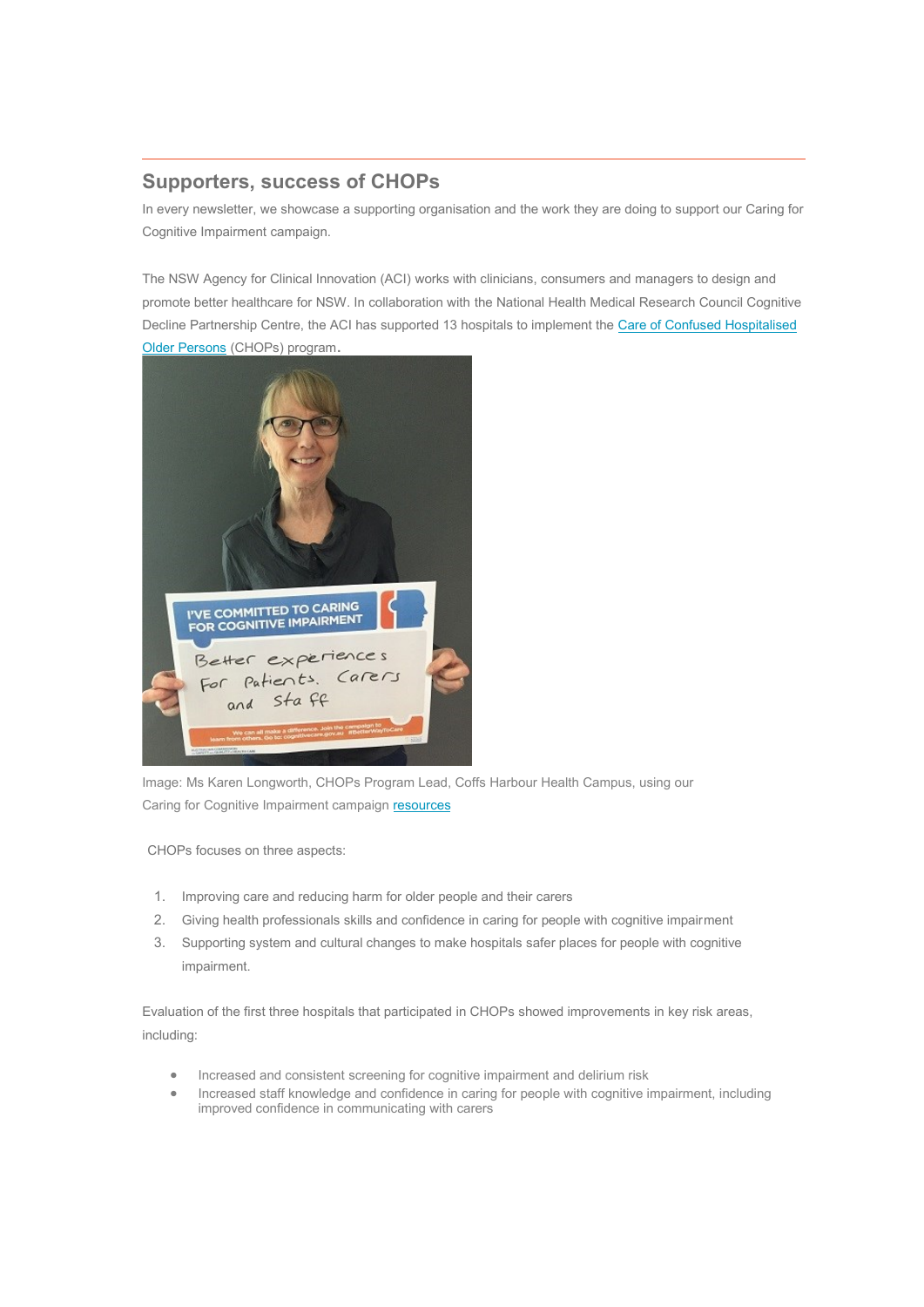Positive changes to the physical environment, for example, by introducing orientation clocks, suitable toilet signs and contrasting coloured toilet seats.

The Commission recently partnered with the ACI for the CHOPS Sharing Forum. The forum showcased achievements from CHOPS pilot sites and was a first point in discussing how the program can maintain momentum. See specific examples of the ACI's innovative work, which are regularly updated on their [website.](http://www.aci.health.nsw.gov.au/)

*[Back to top](https://safetyandquality.createsend.com/campaigns/content/template/fd9e556d37b7f6fe#top)*

# **A carer's story**

The Chief Executive of Alzheimer's Australia, Ms Carol Bennett, shares her story about her late mother's experience of living with dementia. Carol outlines the importance of implementing an advance care plan and says:

"*Having an advance care plan saved a lot of extra distress for my Mum and I. Often both the patient and carer are pushed from pillar to post, arranging a number of things, and they don't need extra layers of complexity."*

**Read Carol's full story** [here.](http://cognitivecare.gov.au/stories/)

*[Back to top](https://safetyandquality.createsend.com/campaigns/content/template/fd9e556d37b7f6fe#top)*

### **Share your story**

Anyone can submit a [story](http://cognitivecare.gov.au/stories/share-your-story/) for the campaign website.

Patients, carers and families play a vital role in driving change by informing us about what is important and what hospitals can do to make the hospital stay a safer and more positive experience.

We welcome comments, experiences or case studies from health service managers, clinicians and care and support staff in hospitals, highlighting how you have been able to improve the hospital experience for people with cognitive impairment. We also hope to hear from people working in primary, community and residential care about ways to improve transitions to and from hospital.

Stories can be a simple paragraph or a more detailed story of up to a page (400 words maximum). Stories can be about the whole hospital experience or focus on a particular aspect.

The following headings are provided to help you structure your story:

- Introduction (about you, the person, the setting)
- Issues/problems faced
- Strategies that made (or could have made) a difference to your experience
- Tips for others
- Outcome.

Stories can be submitted on th[e website.](http://cognitivecare.gov.au/stories/share-your-story/)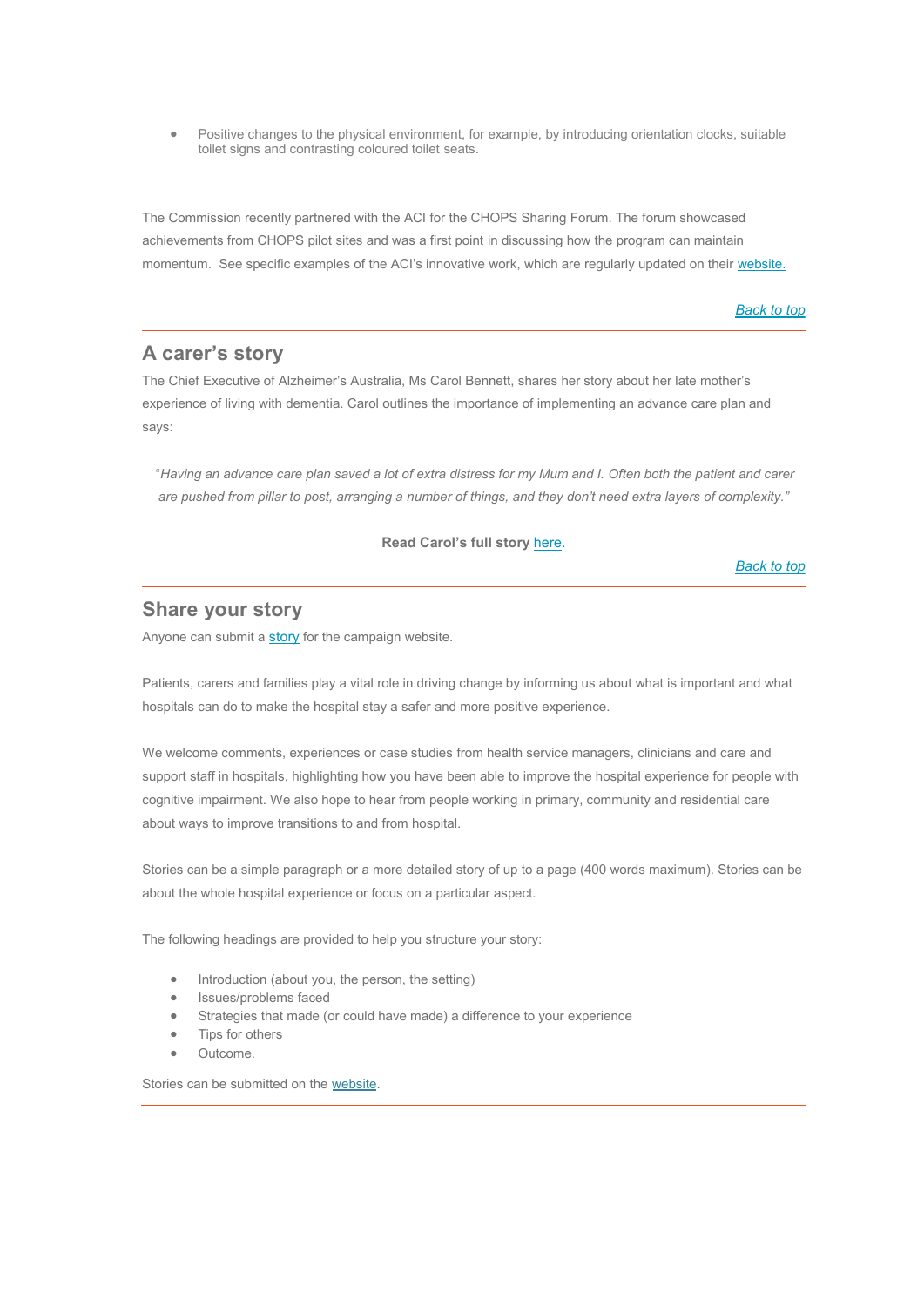Your submitted story will be reviewed and edited, key points highlighted and then sent back to you to make sure you are happy with it. With your permission, the edited version will be uploaded on the website. If you would prefer to tell your story over the phone, [email the Commission](http://cognitive.impairment@safetyandquality.gov.au/) to arrange a time.

*[Back to top](https://safetyandquality.createsend.com/campaigns/content/template/fd9e556d37b7f6fe#top)*

#### **Events**

Every newsletter, we will provide details of upcoming events from our supporting organisations.

#### **Leading Age Services Australia (LASA)**

[LASA National Congress 2016: Australia's biggest age services event](http://www.lasacongress.asn.au/) Date: 9 – 12 October 2016 Location: Gold Coast, Qld

#### **Occupational Therapy Australia**

[2016 Dementia Forum](http://www.otaus.com.au/divisions/sa-conferencesforums/2016-dementia-forum) Date: 26 October 2016 Time: 9:00am to 5:00pm Location: Adelaide Pavilion, Cnr South Terrace and Peacock Road, Adelaide, SA Theme: Forward thinking, innovatively working with people with dementia

#### **Australian Association of Gerontology (AAG)**

[49th AAG Conference](http://aagconference.asn.au/article/the-2016-conference) Date: 2 – 4 November 2016 Location: National Convention Centre, Canberra, ACT Theme: Capitalising on the ageing dividend (includes a concurrent symposium on cognitive care in hospitals)

#### **Federation of Ethnic Communities' Councils of Australia (FECCA)** The [inaugural National Multicultural Women's Conference 2016](http://www.nmwc2016.com/call-for-abstracts.php)

Date: 3 – 4 November 2016 Location: Parkroyal Parramatta, Sydney, NSW Theme: Influencing change, vision and impact.

*[Back to top](https://safetyandquality.createsend.com/campaigns/content/template/fd9e556d37b7f6fe#top)*

#### **Resources**

To help you initiate strategies and tips for caring for cognitive impairment, see the below online resources.

To mark the release of the *Delirium Clinical Care Standard*, we draw your attention to the excellent evidence-based e-learning resource [Learn about Delirium](http://www.delirium.health.qut.edu.au/) from the School of Nursing, Faculty of Health at the Queensland University of Technology. Designed to help improve awareness and recognition of delirium in older hospitalised persons, it encourages clinicians to build on their prior clinical knowledge and use their thinking and problem solving skills.